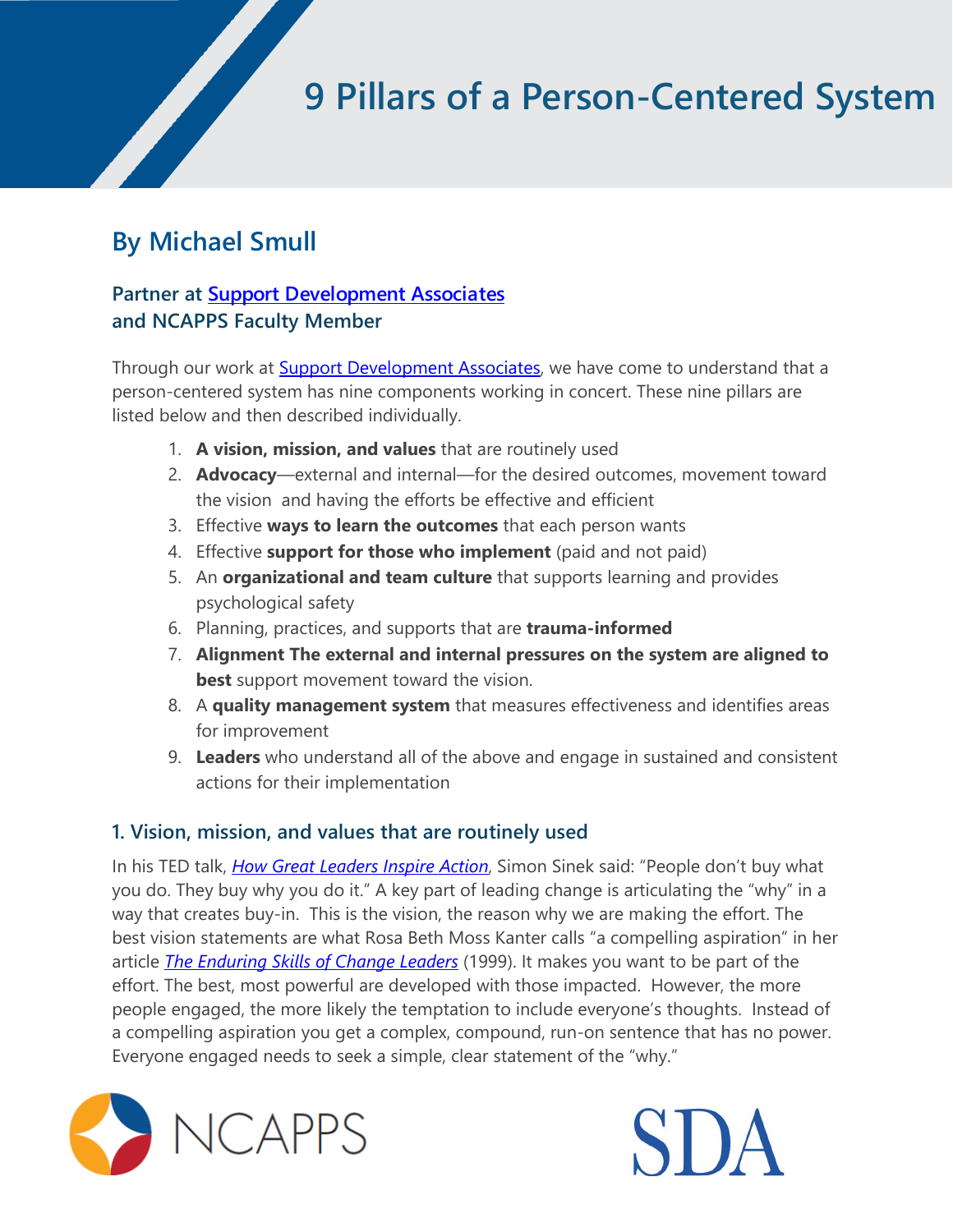The mission statement is the "what." It is what we do to move toward the vision. It is clearly related to the "why."

The values are not simply a restatement of the vision but instead are the values you use in everyday work. They lend themselves to asking questions that help you assess your practices, such as "Are we transparent in our actions?" They are part of the "how" in accomplishing the "why."

Unless they are used, none of these matter, and time and energy spent on developing them is wasted. Ask:

- Is there a vision that describes the why and is a compelling aspiration?
- Is the vision routinely shared?
- Are the vision and mission used when evaluating existing efforts and deciding on future projects/efforts?

## **2. Advocacy—external and internal—for the vision, alignment, and outcome implementation**

Resistance to change is normal, and the resistance requires responsive pressure for change. Much of the pressure for change comes from those who advocate for it. The more informed the advocates are, the more targeted their advocacy will be. External advocates are those who are not employed by the system. Typically, they are the ones who come to mind when we think of advocates. But there are also internal advocates. They are most often people who have been through training and have a passion for the work. They are the champions. As champions, they are a key source of positive pressure. In addition to encouraging the development and use of person-centered practices, they can help evaluate proposed efforts and help avoid unintended consequences.

Another key group of advocates are those who are supported and their families. Opportunities to learn the skills needed to develop, direct, and contribute to individual support plans must be routinely available to advocates who also need to know what plans should include and how the plan will be used. Those who learn how to develop their own plans and direct their services must have opportunities to support others who are using the services. What is working and not working in how the system is supporting them needs to be solicited, and their life in balance from their perspective needs to be described plainly in their plan. Learning from those who are supported should be a major driver of change.

#### **3. Effective ways to learn the outcomes that each person wants**

NCAPPS identifies [Five Competency Domains for Staff Who Facilitate Person-Centered](https://ncapps.acl.gov/docs/NCAPPS_StaffCompetencyDomains_201028_final.pdf)  [Planning.](https://ncapps.acl.gov/docs/NCAPPS_StaffCompetencyDomains_201028_final.pdf) They unite the many effective ways to do person-centered planning that have been developed and used over the past two decades. At their core is effectively learning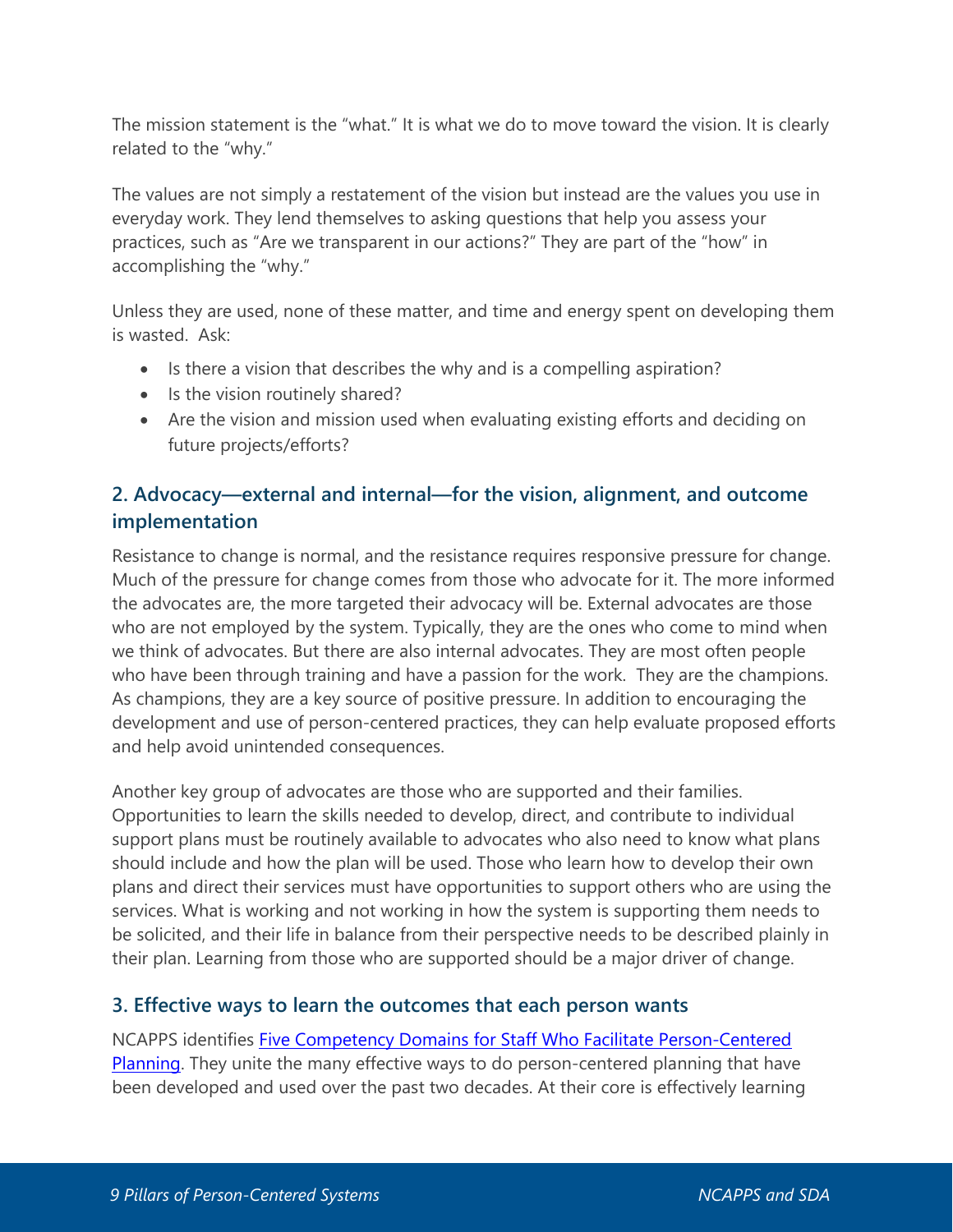how each person wants to live and the support needed to have that occur. What needs to change and what needs to stay the same for the person to move toward (or sustain) their desired life are the outcomes the plan needs to describe. Efforts to deal with issues of health or safety are described in the context of the person having what matters to them ("what is important to").

Do the identified outcomes support the person to have a life of meaning and purpose? Have those providing support used a discovery process to learn what is meaningful to the person that can be a springboard to developing outcomes that make sense for the person?

#### **4. Effective support for those who implement (paid and not paid)**

Plans only matter if they are implemented. Good planning entails making promises to the person with whom you are planning. Not implementing the plan feels to the person as if promises have been broken and trust shattered. Implementation is as critical as developing plans. Those who are to implement need the skills and support required to be successful. The vision, mission, and values need to not only be part of onboarding but used in giving feedback on performance. Person-centered thinking skills need to be taught and their use reinforced so that they become embedded in the culture.

# **5. Organizational and team culture that supports learning and provides psychological safety**

In seeking to become a person-centered organization, a learning culture is a key driver. A "blame culture" will kill progress. As Peter Drucker, a leading management expert, has been quoted as saying, "Culture will eat strategy for breakfast." Every person-centered organization and system will have unique characteristics. To become and then stay personcentered requires a commitment to systemwide learning. There needs to be a recurring cycle of effort, learning, and acting on the learning. But learning cultures require that other attributes are present. First there needs to be what Adam Grant describes in his book *[Think](https://www.adamgrant.net/book/think-again/)  [Again](https://www.adamgrant.net/book/think-again/)* as psychological safety. It must be OK to try and not be successful. It must be OK to share the learning from less-than-successful efforts. Additionally, there needs to be accountability, respect, and trust.

Efforts should be made to have these characteristics be the core of the organizational culture, but with the recognition there will always be a team culture that displaces organizational culture. Training and support for managers to establish and maintain the organizational culture at the team level must be present so that the overall culture and team culture work in unison.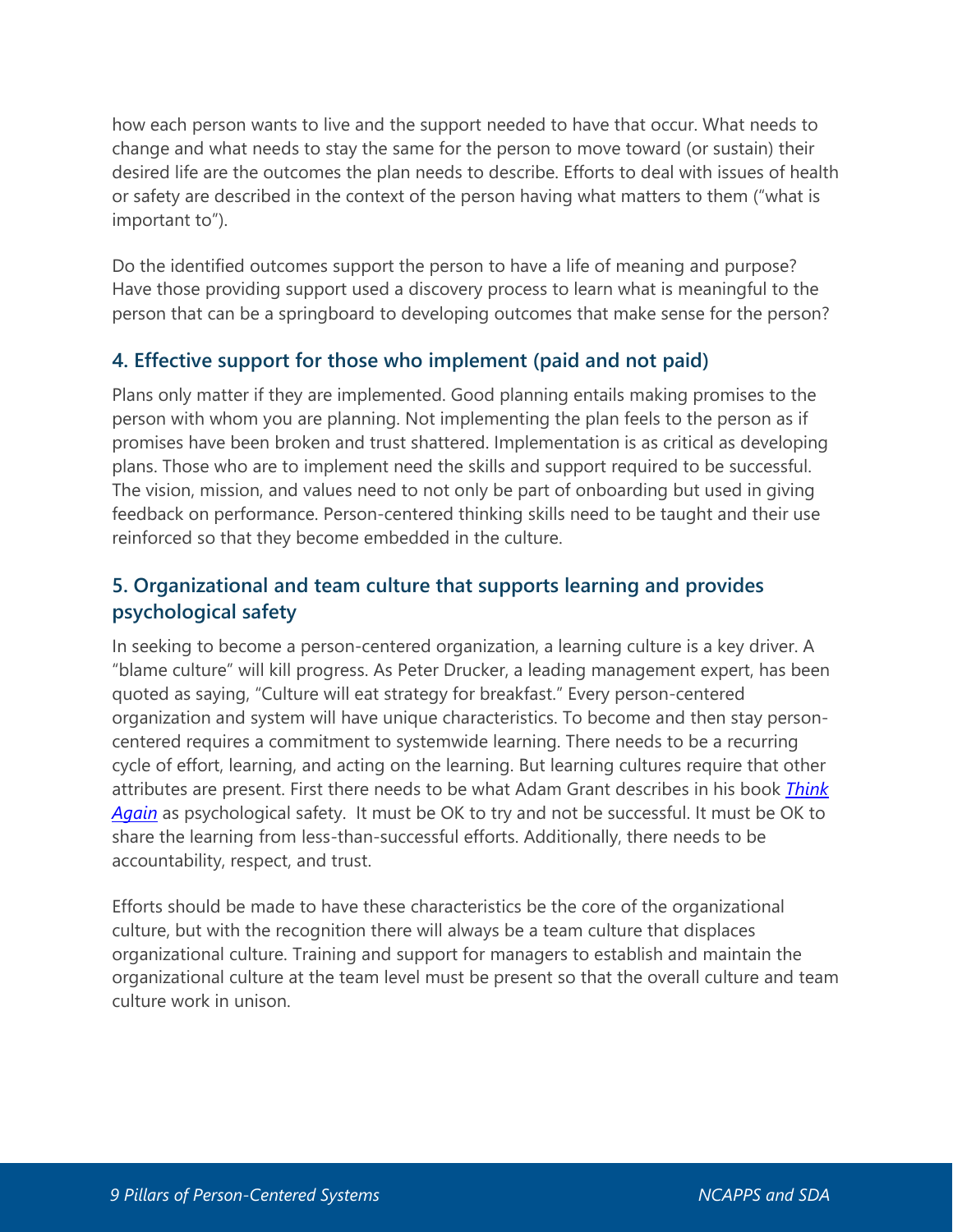# **6. Planning, practices, and supports that are trauma-informed and culturally competent**

Everyone who works in the organization needs to have training to achieve a basic understanding of what causes trauma and the impact of trauma on the brain and behavior. There needs to be recognition that employees as well as those using services are impacted by trauma. Referral for treatment/support must be arranged, if warranted. No one should seek to uncover someone else's trauma or seek details unless they have the necessary clinical training.

Staff need to be trained to assume trauma as a potential cause of any challenging behavior. Effective treatment needs to be present or developed. Where trauma has been established as the cause of the behavior, an assessment of the setting should be done and a "healing environment" provided.

Those who develop plans and those who implement them need to learn:

- How does the person define a safe setting?
- Where do they need control that can be supported?
- What relationships are healing?

The expectation is that the learning will be acted on.

As a part of effective support, training in cultural competence and cultural humility is part of onboarding. Understanding of and respect for the culture of those supported is seen as a core value.

#### **7. Alignment of external and internal pressures to support the first six**

Alignment means having the processes and practices of the system working together in ways that are both effective and efficient. Effective in that they are moving the system toward the why, and efficient in that they are doing it with the least effort. This often begins with looking for and questioning the underlying assumptions For example, Is the assumption that the system is the expert, and the expert knows best, thus creating a dependence on the system? Or is the assumption that the person, family and loved ones are the experts, and the role of the system is to enhance/promote/endorse the capacities of the service users? If the answer is support and the person and the families are the experts it changes how intake, assessment and individual planning are done.

If there is alignment, the external and the internal advocates are all pushing in the same direction. Funding is used to support people in having positive control over their lives.